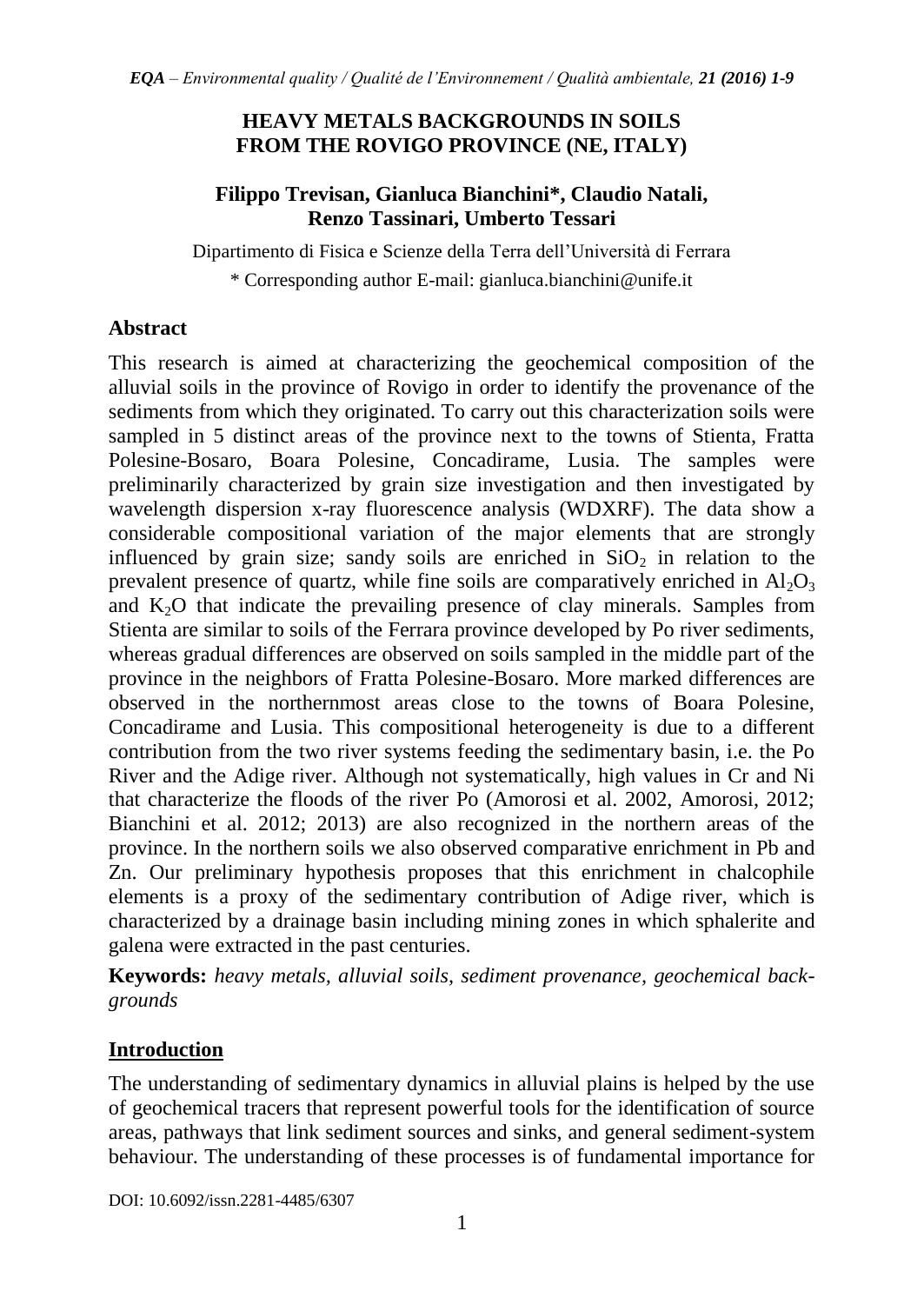a correct definition of geochemical backgrounds, which are site-specific. In fact, the definition of a "baseline" is necessary to distinguish the natural background from anthropogenic concentrations of Potentially Toxic Elements (PTE) such as heavy metals, and is important to develop guidelines for environmental legislation. Due to the fact that the background concentrations strongly depend on geological characteristics such as mineral composition, grain size distribution and organic matter content, there is the need to collect data and to create exhaustive data sets. The application of geochemistry for the characterization of soils developed on alluvial sediments of the Padanian Plain of northern Italy has been extensively carried out in the Emilia-Romagna Region, especially in the Province of Ferrara (Amorosi et al., 2002; Amorosi 2012; Bianchini et al., 2012; 2013; Di Giuseppe et al., 2014a; 2014b) where hundreds of soil samples have been analysed by X-Ray fluorescence, whereas similar investigations are scarce in the neighbouring province of Rovigo (Veneto region), which is located between Po and Adige rivers

(Fig. 1). This contribution is therefore aimed to carry out, for the first time, a systematic geochemical study of this area in order to define the origin of the sediments and their specific backgrounds of PTE such us heavy metals.

## **Sampling strategies and analytical methods**

Soil sampling have been performed in 5 distinct areas of the Rovigo province (Fig. 1) in order to collect representative samples of the various sedimentary facies.



#### **Figure 1.**

*Perspective view of the sampling area located in the Province of Rovigo between the Adige and Po river streampaths.*

Taking into consideration that the depth of tillage involving soil digging, stirring, and overturning is usually ca 50 cm, according to the procedure delineated by Facchinelli et al. (2001) and Ungaro et al. (2008), two samples were collected by an Eijkelkamp hand auger (Fig. 2a) at each selected site: one representative of the plough horizon (just beneath the roots zone, at a depth of 20 cm) and the other representative of the underlying undisturbed layer (at a depth of 100 cm). In other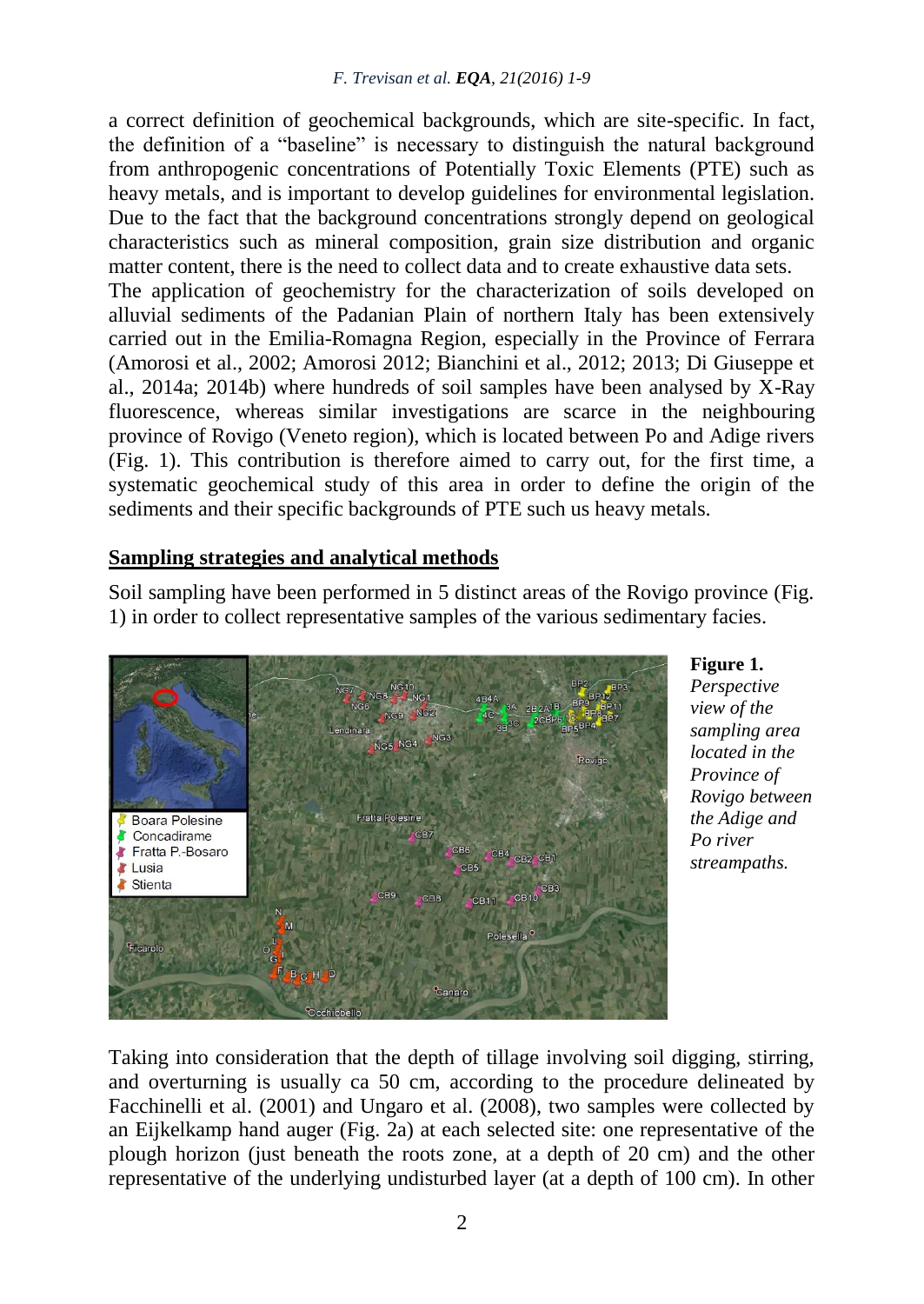words, the shallower samples are considered representative of the soil portion interested by agricultural activity, while the deepest samples are interpreted as representative of horizons unaffected by anthropogenic activity. The comparison allows the evaluation of the magnitude of the possible Top Enrichment Factor (TEF) induced by anthropogenic contributions.

Samples were air-dried and divided into distinct aliquots for grain-size and chemical/mineralogical investigations. The grain size determination was obtained, following the notional classification of Wentworth as described by Salemi et al. (2010), by sieving the sandy fraction from the fine  $( $63 \mu m$ ) one, and then using$ wet gravitational separation in deionised water to divide the clay from the silt fraction by a "Micrometrics Sedigraph 5100".

For the geochemical analysis, sediments were finally powdered in agate mill (Fig. 2c) and an amount of about 4 g of powder were pressed with addition of boric acid by hydraulic press to obtain powder pellets (Fig. 2d). Simultaneously, 0.5–0.6 g of powder was heated for about 12 h in a furnace at 1000 °C in order to determine the loss on ignition (Fig. 2e).

This parameter measures the concentration of volatile species contained in the sample. The Wave length dispersive X-ray Spectrometry (WDXRF) analysis of the powder pellets was carried out using an ARL Advant-XP spectrometer Thermo Scientific (Waltham, MA, USA, Fig. 2f). Calibrations were obtained analysing certified reference materials, and matrix correction was performed according to the method proposed by Trail and Lachance (1966). Precision and accuracy calculated by repeated analyses of international standards (with matrices comparable with the studied samples, Di Giuseppe et al., 2014b) were generally better than 3% for Si, Ti, Fe, Ca and K, and 7% for Mg, Al, Mn and Na. For trace elements (above 10 ppm), the errors were generally better than 10%. In order to assure the quality of the analyses, the described WDXRF system has been involved in an intercalibration project on the analysis of soils and sediments, that confirmed the reliability of the presented results (Vittori Antisari et al., 2014).



**Figure 2.** *Sample collection, preparation and analysis of the investigated soil samples. Soil cores sampling procedure (a), powdering in agate mill (b), preparation of boric acid supported powder pellets for WDXRF analysis (c, e, f) and LOI determination (d).*

DOI: 10.6092/issn.2281-4485/6307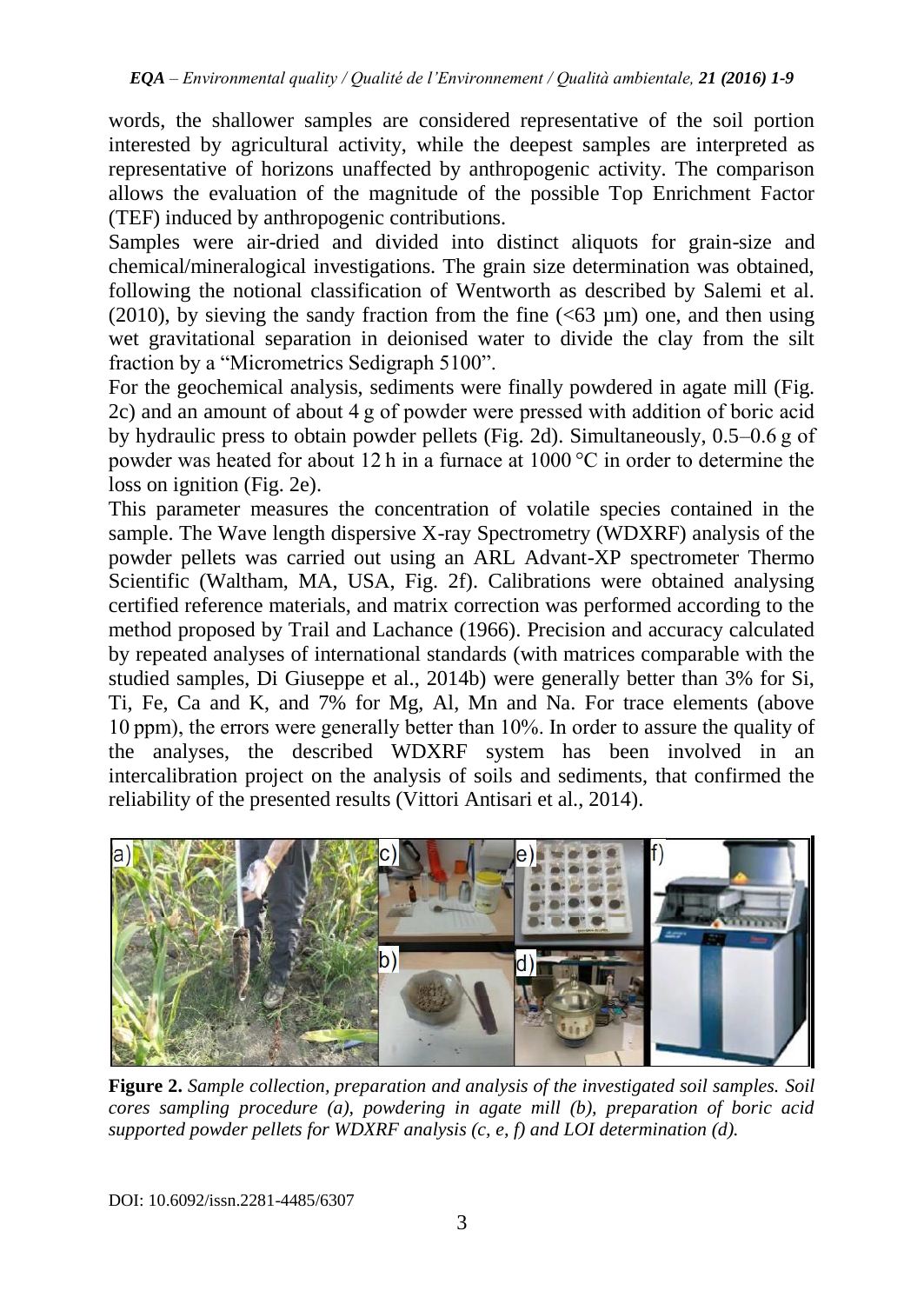#### **Results and discussion**

The obtained results show the following compositional ranges for the main oxides constituting the studied soils:

| 72.79 | $\lt$  | SiO <sub>2</sub> %               | $\leq$ | 35.70 |
|-------|--------|----------------------------------|--------|-------|
| 17.24 | $\leq$ | $Al_2O_3\%$                      | $\leq$ | 8.40  |
| 11.56 | $\lt$  | CaO%                             | $\leq$ | 1.09  |
| 3.50  | $\leq$ | $K_2O\%$                         | $\leq$ | 1.97  |
| 10.56 | $\lt$  | Fe <sub>2</sub> O <sub>3</sub> % | $\leq$ | 2.95  |
| 6.51  | $\leq$ | $MgO\%$                          | $\leq$ | 2.14  |

These major elements are strongly controlled by the grain size, and  $SiO<sub>2</sub>$  become preponderant in the sandy fraction thus suggesting the prevalent presence of quartz; on the contrary  $Al_2O_3$  an  $K_2O$  increase in the fine fractions to mean the prevalent presence of clay minerals.

As concerns the trace elements, the values of the TEF, determined by the ratio between the concentrations of heavy metals in the superficial samples and those recorded at depths of 100 cm, are nearly equal to  $\overline{1}$  for most elements at the majority of sampling sites (Table1).

Only few sites display some superficial lead/zinc enrichments, possibly reflecting anthropogenic activities (accumulation of particles related to the use of fossil fuels?). Other sporadic enrichments in surface horizons are observed for copper, possibly in relation to the use of chemical products in agricultural practices.

A general, PTE distribution in the investigated samples is reported in Table 2 and in the box-plots of Fig. 3, that allows to compare medians, quartiles and extreme values in sediments from the distinct zones of the Rovigo province.

Particular emphasis has given to Cr, Ni, Co that are elements used as proxies of the Po river sediments (Amorosi et al., 2002; Amorosi; 2012; Bianchini et al., 2012; 2013; Di Giuseppe et al., 2014a; 2014b). In fact, Po river sediment are characterized by high values of Cr, Ni, Co in relation to ophiolite rocks outcropping in its hydrological basin (Amorosi, 2012; Bianchini et al., 2013). The results show that very high concentration of these metals characterize the zone of Stienta, where compositions are analogous to those recorded of the province of Ferrara (Bianchini et al. 2012, 2013).

In the middle part of the province of Rovigo the Po river fingerprint is less marked (e.g.: samples from Fratta Polesine-Bosaro). The influence of Po river become less significant and progressively vanish in the sites of Boara Polesine, Concadirame, Lusia. In fact, in this part of the province high values of Cr, Ni, Co become sporadic, possibly due to episodic floods of Po river that transported fine Cr, Co, Ni rich particles also in this part of the province. On the contrary, sediments from Boara Polesine, Concadirame and Lusia are characterized by comparative enrichment in chalcophile elements such us (Pb, Zn, Cu) that could be interpreted as the specific fingerprint of the Adige River sediments.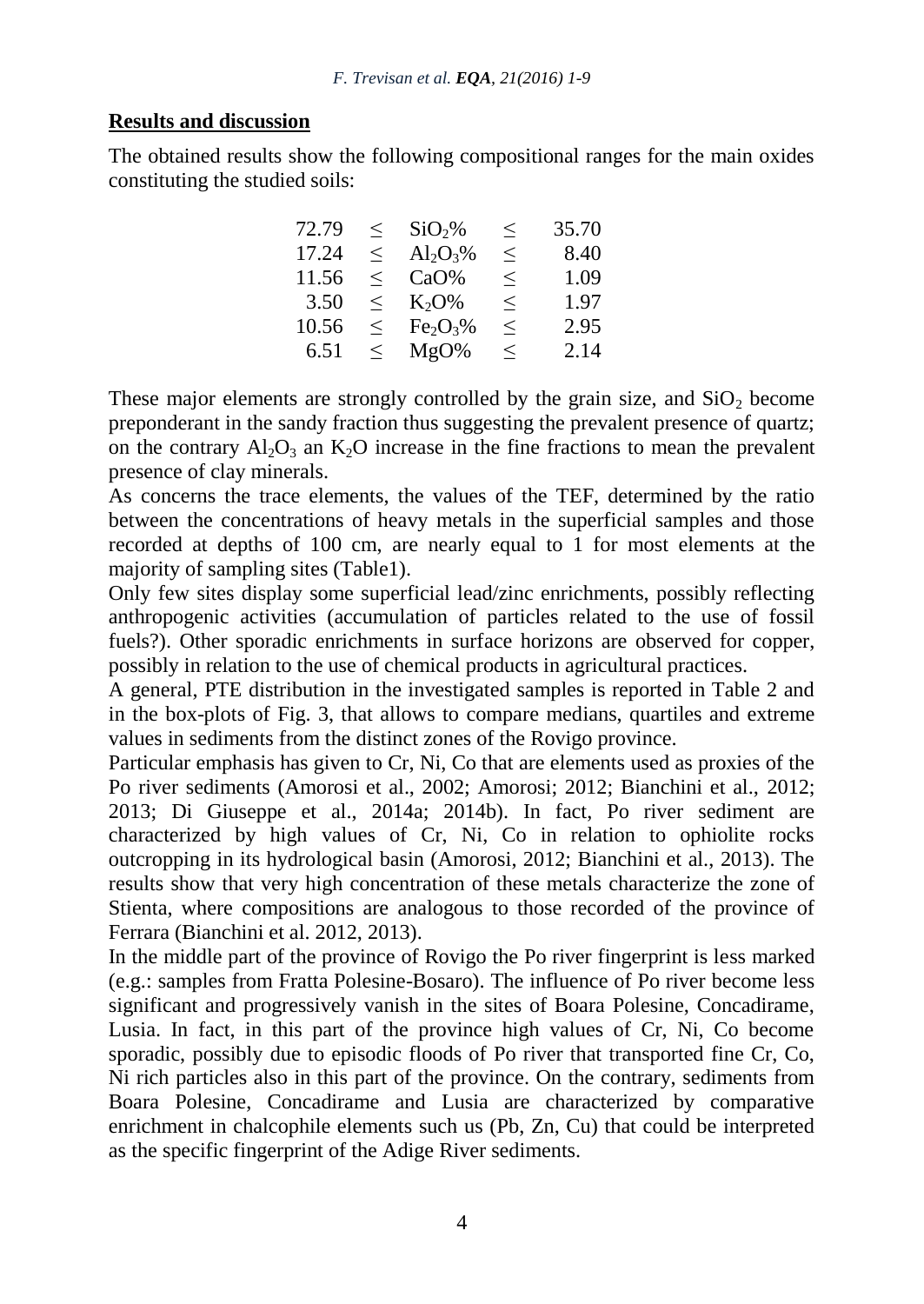**Table 1.** *Heavy metals Top Enrichment Factors of soil samples from Boara Polesine* (a)*, Concadirame* (b), *Lusia* (c), *Fratta P.-Bosaro* (d) *and Stienta* (e). *TEF values higher than 1.5 (highlighted) are often observed for Cu and Zn, possibly in relation to anthropogenic activities. Two sites from Boara Polesine and one from Stienta display anomalous TEF values for most elements and require further investigations.*

| (a)         |                 |                         |                 |                         |            |                 |                 |                  |                  |             |                                      |              |
|-------------|-----------------|-------------------------|-----------------|-------------------------|------------|-----------------|-----------------|------------------|------------------|-------------|--------------------------------------|--------------|
| <b>TEF</b>  | BP1             | BP2                     | BP3             | BP4<br>BP5              | BP6        |                 | BP7             | BP8              | BP9              | <b>BP10</b> | <b>BP11</b>                          | <b>BP12</b>  |
| $_{\rm Cr}$ | $1.0\,$         | 1.1                     | 1.4             | 0.6<br>0.7              | 0.7        |                 | 0.8             | 1.1              | 1.0              | 1.3         | 1.8                                  | 1.0          |
| Ni          | 1.1             | 1.0                     | 2.0             | 0.5<br>0.7              | 0.7        |                 | 0.8             | $1.0\,$          | 0.9              | 2.2         | 1.8                                  | 0.6          |
| Co          | 1.1             | 1.0                     | 1.2             | 0.8<br>0.9              | $1.0\,$    |                 | 0.9             | 0.9              | 1.0              | 3.2         | 1.4                                  | 0.9          |
| Pb          | 1.2             | 1.1                     | 1.6             | 2.1<br>1.9              | 1.2        |                 | 1.2             | 0.8              | 1.2              | 1.7         | 1.3                                  | 1.6          |
| Cu          | 2.8             | 1.1                     | 2.6             | 1.2<br>1.3              | 0.6        |                 | 0.9             | 0.9              | 1.1              | 1.8         | 2.8                                  | 2.3          |
| Zn          | 1.7             | 1.0                     | 3.6             | 1.2<br>1.2              | 0.9        |                 | 0.9             | 0.9              | 1.1              | 2.8         | 1.5                                  | $1.0\,$      |
|             |                 |                         |                 |                         |            |                 |                 |                  |                  |             |                                      |              |
| (b)         |                 |                         |                 |                         |            |                 |                 |                  |                  |             |                                      |              |
| <b>TEF</b>  | P1A             | P <sub>1</sub> B<br>P1C | P2A             | P2B<br>P <sub>2</sub> C | P3A        | P3B             | P3C             | P <sub>4</sub> A | P <sub>4</sub> B | P4C         | P <sub>5</sub> A<br>P <sub>5</sub> B | P5C          |
| Cr          | 0.5             | 0.9<br>1.1              | 0.3             | 1.0<br>0.9              | 1.2        | 1.0             | 1.2             | 0.9              | 1.1              | 1.0         | 0.9<br>1.0                           | 0.9          |
| Ni          | 0.1             | 1.2<br>1.0              | 0.0             | 0.7<br>1.1              | 1.5        | 1.1             | 1.1             | 0.9              | 1.2              | 1.0         | 0.9<br>1.2                           | 0.9          |
| Co          | 0.0             | 0.9<br>1.1              | 0.0             | 1.0<br>0.7              | 1.2        | 1.2             | 1.3             | 0.9              | 1.1              | 1.0         | 0.9<br>1.3                           | 1.0          |
| Pb          | 0.3             | 1.5<br>1.4              | 0.2             | 0.7<br>1.1              | 1.2        | 1.1             | 1.3             | 1.1              | 1.0              | 1.0         | 0.9<br>1.3                           | 1.0          |
| Cu          | 0.1             | 1.4<br>1.4              | 0.1             | 1.1<br>1.4              | 1.2        | 1.0             | 2.1             | 1.0              | 1.3              | 0.8         | 1.0<br>1.4                           | 0.9          |
| Zn          | 0.3             | 2.1<br>1.6              | 0.3             | 0.9<br>1.0              | 1.9        | 1.1             | 2.5             | 1.1              | 1.5              | 1.2         | 0.9<br>1.8                           | 1.2          |
|             |                 |                         |                 |                         |            |                 |                 |                  |                  |             |                                      |              |
| (c)         |                 |                         |                 |                         |            |                 |                 |                  |                  |             |                                      |              |
| <b>TEF</b>  | NG <sub>1</sub> | NG 2<br>1.4             | NG <sub>3</sub> | NG <sub>4</sub>         | NG 5       |                 | NG <sub>6</sub> | <b>NG7</b>       |                  | NG8         | NG <sub>9</sub>                      | <b>NG10</b>  |
| Cr          | 1.6<br>1.1      |                         | 0.9             | 1.1                     | 1.0        |                 | 1.0             | 1.0              |                  | 0.7         | 1.0                                  | 1.0<br>1.2   |
| Ni          | 1.1             | 1.2<br>1.1              | 0.8<br>1.0      | 1.3<br>1.1              | 0.9<br>0.9 |                 | 1.0<br>1.0      | 1.1<br>0.9       |                  | 0.9<br>1.0  | 1.0<br>1.1                           | 1.1          |
| Co          | 1.0             | 1.2                     | 1.0             | 1.3                     | 0.9        |                 | 1.0             | 1.0              |                  | 1.1         | 0.9                                  | 0.9          |
| Pb          | 1.3             | 2.4                     | 1.0             | 1.4                     | 0.8        |                 | 1.0             | 1.0              |                  | 1.1         | 1.0                                  | $1.0\,$      |
| Cu<br>Zn    | 1.1             | 1.4                     | 1.0             | 1.3                     | 1.0        |                 | 1.0             | 0.9              |                  | $1.0\,$     | 1.4                                  | $1.0\,$      |
|             |                 |                         |                 |                         |            |                 |                 |                  |                  |             |                                      |              |
| (d)         |                 |                         |                 |                         |            |                 |                 |                  |                  |             |                                      |              |
| <b>TEF</b>  | CB1             | CB2                     | CB <sub>3</sub> | CB4                     | CB5        | CB <sub>6</sub> | CB7             | CB8              |                  | CB9         | <b>CB10</b>                          | <b>CB11</b>  |
| Cr          | 1.3             | 1.1                     | 1.1             | 1.1                     | 1.1        | 0.9             | 1.0             | 1.1              |                  | 1.1         | 1.0                                  | 1.0          |
| Ni          | 1.4             | 1.1                     | 1.1             | 1.1                     | 1.1        | 0.8             | 1.2             | 1.1              |                  | 1.2         | 1.0                                  | 1.1          |
| Co          | 1.1             | 1.2                     | 1.0             | 0.9                     | 1.2        | 1.0             | 1.1             | 1.2              |                  | 1.1         | 1.0                                  | 0.9          |
| Pb          | 1.0             | 0.9                     | 0.5             | 1.7                     | 1.0        | 1.3             | 0.9             | 1.1              |                  | 1.2         | 1.1                                  | 0.8          |
| Cu          | 1.4             | 0.9                     | 0.5             | 1.2                     | 1.0        | 0.9             | 1.3             | 1.1              |                  | 1.3         | 1.2                                  | 1.1          |
| Zn          | 1.2             | 0.9                     | 0.7             | 1.4                     | 1.0        | 1.0             | 1.0             | 1.3              |                  | 2.0         | 1.1                                  | 1.5          |
|             |                 |                         |                 |                         |            |                 |                 |                  |                  |             |                                      |              |
| (e)         |                 |                         |                 |                         |            |                 |                 |                  |                  |             |                                      |              |
| <b>TEF</b>  | A               | $\, {\bf B}$            | $\mathbf C$     | ${\bf E}$<br>D          | F          | G               | $\bf H$         | $\mathbf I$      | L                | M           | $\mathbf N$                          | $\mathbf{o}$ |
| $_{\rm Cr}$ | 1.1             | 1.1                     | 0.9             | 1.0<br>1.0              | 1.0        | $1.0\,$         | 1.1             | 1.0              | 1.0              | 1.1         | 1.6                                  | 1.1          |
| Ni          | 1.3             | 1.0                     | 0.9             | 1.2<br>1.2              | 1.1        | 1.1             | 1.2             | 0.9              | 0.9              | 1.3         | 1.8                                  | 1.1          |
| Co          | 1.0             | 1.2                     | 1.0             | 0.9<br>0.9              | 1.1        | 1.2             | 1.2             | 0.9              | 1.1              | 1.5         | 3.1                                  | 1.1          |
| Pb          | 1.1             | 1.0                     | 1.2             | 1.4<br>1.9              | 1.3        | 1.2             | 1.2             | 0.9              | 1.1              | 1.2         | 1.8                                  | 1.1          |
| Cu          | 2.8             | 1.0                     | 1.5             | 1.5<br>1.9              | 1.4        | 1.2             | 1.3             | 1.1              | 1.3              | 0.7         | 2.9                                  | 0.9          |
| Zn          | 1.8             | 1.1                     | 1.1             | 1.3<br>1.5              | 1.4        | 1.4             | 1.5             | 1.3              | 4.0              | 2.7         | 5.3                                  | 1.5          |
|             |                 |                         |                 |                         |            |                 |                 |                  |                  |             |                                      |              |

DOI: 10.6092/issn.2281-4485/6307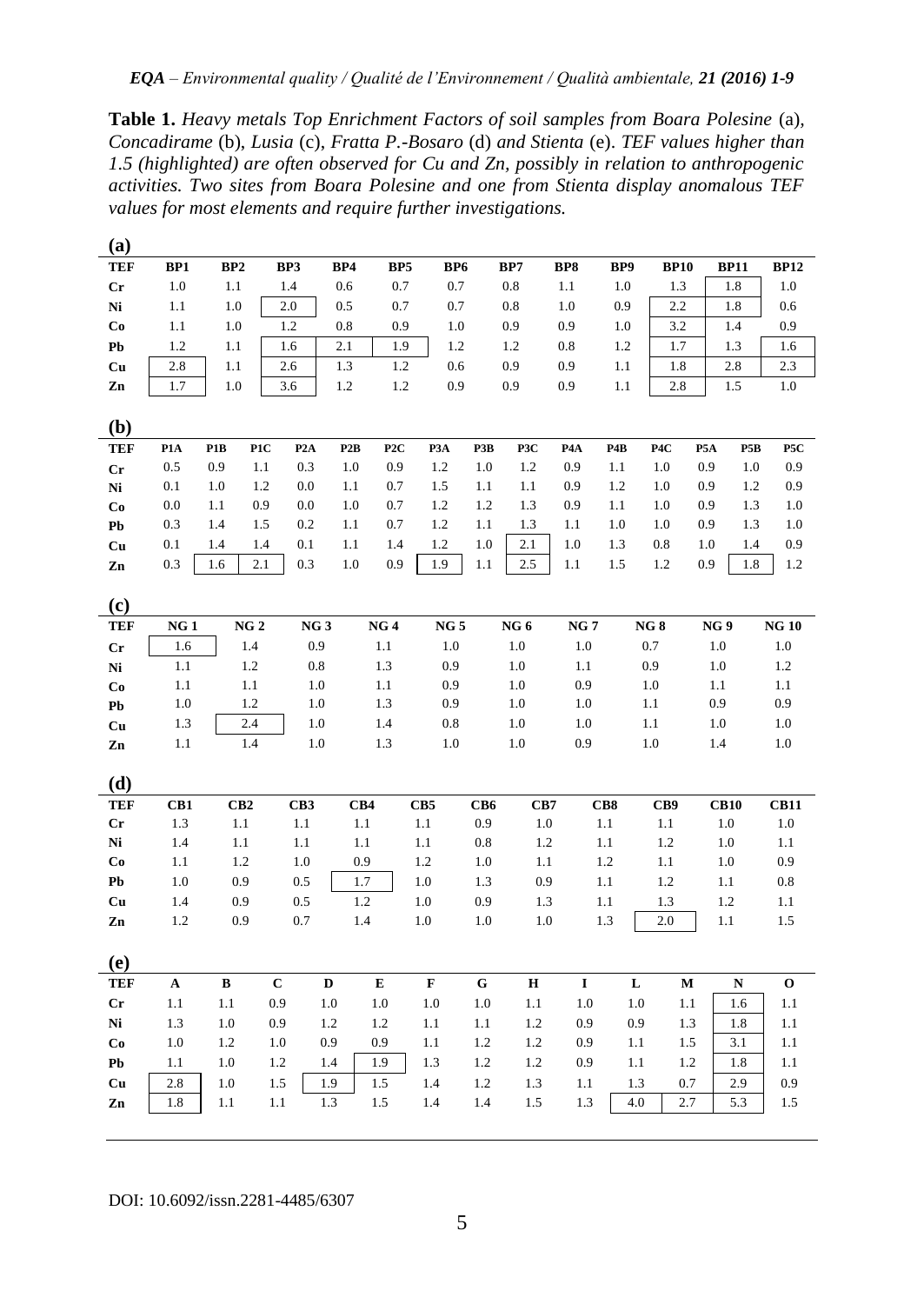|         |        | Boara P. | Concadirame | Lusia | Fratta P. - Bosaro | <b>Stienta</b> |
|---------|--------|----------|-------------|-------|--------------------|----------------|
|         |        |          |             |       |                    |                |
|         | Min    | 52       | 40          | 35    | 74                 | 108            |
| Cr      | Mean   | 107      | 93          | 69    | 157                | 192            |
| (mg/kg) | Median | 128      | 75          | 73    | 178                | 200            |
|         | Max    | 216      | 237         | 96    | 217                | 237            |
|         |        |          |             |       |                    |                |
|         | Min    | 24       | 23          | 19    | 45                 | 45             |
| Ni      | Mean   | 94       | 57          | 38    | 118                | 144            |
| (mg/kg) | Median | 98       | 42          | 39    | 133                | 143            |
|         | Max    | 171      | 168         | 62    | 181                | 202            |
|         |        |          |             |       |                    |                |
|         | Min    | 14       | 13          | 10    | 11                 | 12             |
| Co      | Mean   | 24       | 18          | 17    | 19                 | 24             |
| (mg/kg) | Median | 24       | 17          | 18    | 19                 | 25             |
|         | Max    | 33       | 32          | 24    | 25                 | 29             |
|         | Min    | 23       | 21          | 30    | 17                 | 11             |
|         |        |          |             |       |                    |                |
| Pb      | Mean   | 57       | 51          | 50    | 36                 | 26             |
| (mg/kg) | Median | 53       | 49          | 47    | 28                 | 24             |
|         | Max    | 91       | 77          | 84    | 88                 | 65             |
|         | Min    | 52       | 51          | 66    | 69                 | 16             |
| Zn      | Mean   | 137      | 105         | 98    | 92                 | 90             |
| (mg/kg) | Median | 131      | 96          | 97    | 88                 | 84             |
|         | Max    | 318      | 222         | 153   | 136                | 251            |
|         |        |          |             |       |                    |                |
|         | Min    | 15       | 17          | 24    | 26                 | 10             |
| Cu      | Mean   | 64       | 37          | 50    | 44                 | 46             |
| (mg/kg) | Median | 59       | 38          | 40    | 40                 | 46             |
|         | Max    | 95       | 59          | 144   | 100                | 96             |

**Table 2.** *Statistical parameters of the heavy metals distribution in soil samples from the Province of Rovigo.*



#### **Figure 3**

*Box-plots of Cr, Ni, Co, Pb, Zn and Cu distribution in soil samples from the Rovigo province.* 

*BP = Boara Pisani, CR =Concadirame, LU = Lusia, FP-B = Fratta Polesine-Bosaro, ST = Stienta.*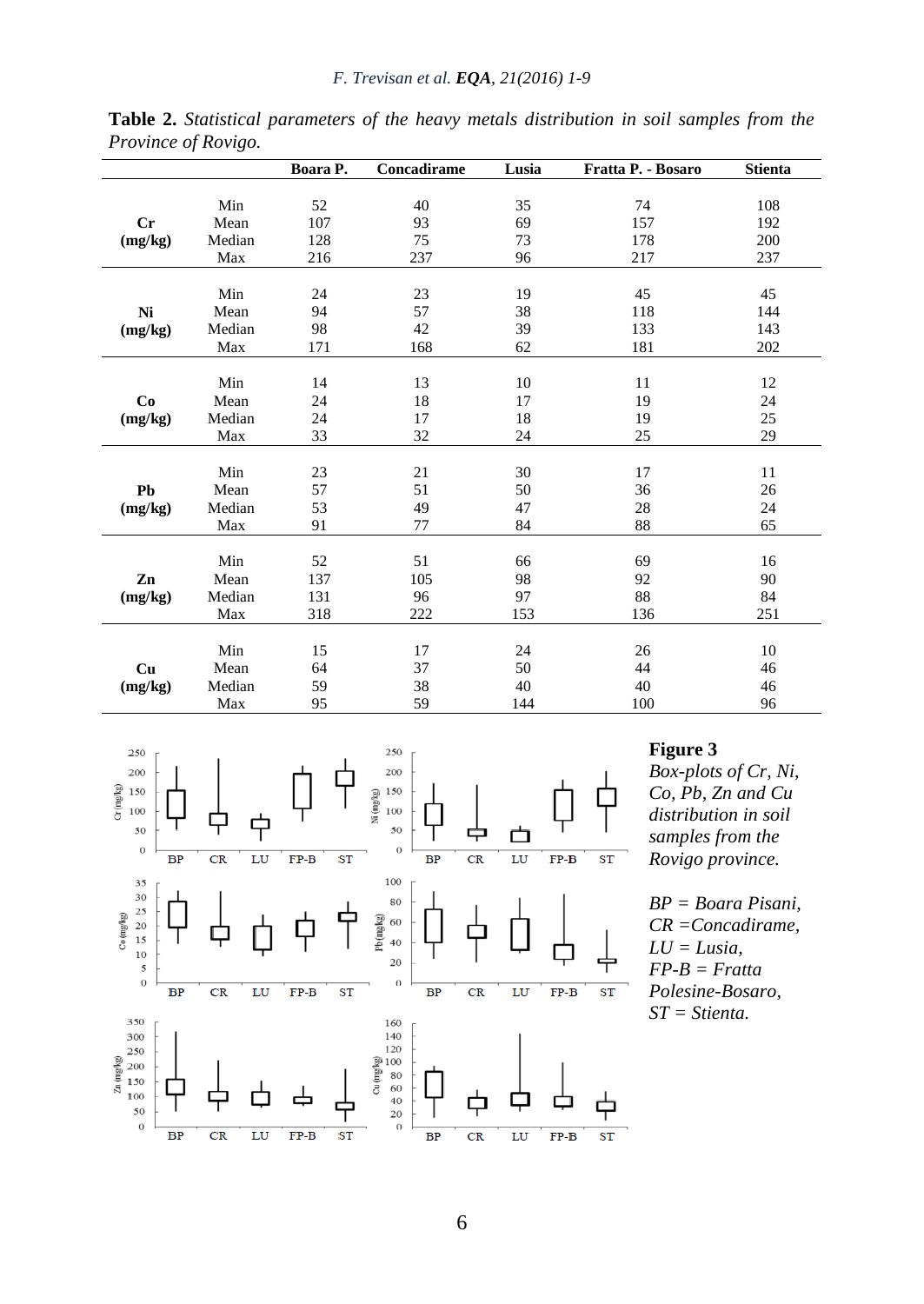In this case the enrichment in chalcophile elements could be related to particular rocks and ore deposits outcropping in the Adige catchment (Bianchi and Di Colbertaldo, 1956; Di Colbertaldo, 1965; Murara, 1966; Dessau and Perna, 1966; Brondi et al., 1970; Dessau and Duchi, 1970; Brigo, 1971; Brusca and Perna, 1997; Frizzo, 2004). In fact, although mining activities are not active any more, ore deposits including sulphides have been widely exploited in the Trentino region during historical times for  $H_2SO_4$  production and for Cu, Pb, Zn, Ag, barite and fluorite.

# **Conclusion**

Flood plains are nested hierarchical systems with graded structures that are intimately inter-layered, where geochemical fingerprints reflect composite processes at various scale. Their understanding needs the decomposition of large systems into smaller units, which requires very detailed investigation. In spite of the complexity, the geochemical fingerprint of the sediments in the Province of Rovigo clearly reflects the affinity of the solid load transported by the two main riverine systems that envelope the area, i.e. Po river having sediments characterized by notable concentration of Ni and Cr, and Adige river having sediments comparatively enriched in chalcophile elements such as Pb and Zn. Nevertheless, the obtained concentrations, expressed as median and quartile values provide the current backgrounds of heavy metals in the area that will be useful for future investigation to discriminate geogenic and or anthropogenic contribution to the pedosphere. Obviously, the presented data express the total geochemical budget, and therefore additional analyses will be necessary to discern the labile (i.e. scarcely sequestrated by minerals and mobile) fractions that are bio-available and can be bio-accumulated and transferred to plants and biota, and finally translocated to the human food chain.

# **References**

AMOROSI A, CENTINEO MC, DINELLI E, LUCCHINI F, TATEO F (2002) Geochemical and mineralogical variations as indicators of provenance changes in Late Quaternary deposits of SE Po Plain. Sedimentary Geology, 151:273–292.

AMOROSI A. (2012). Chromium and nickel as indicators of source-to-sink sediment transfer in a Holocene alluvial and coastal system (Po Plain, Italy). Sedimentary Geology, 280:260-269.

BIANCHI A., DI COLBERTALDO D. (1956) Osservazioni paragenetiche sul giacimento a rame e tungsteno della Bedovina presso Predazzo. Rendiconti della Società Mineralogica Italiana, 12: 55-65.

BIANCHINI G., NATALI C., DI GIUSEPPE D., BECCALUVA L. (2012) Heavy metals in soils and sedimentary deposits of the Padanian Plain (Ferrara, Northern Italy): Characterisation and biomonitoring. Journal of Soils and Sediments, 12:1145-1153.

BRIGO L. (1971) Mineralizzazioni e metallogenesi nell'area della fillade quarzifera di Bressanone nelle Alpi Sarentine. Studi Trentini Sci. Nat., A48:80-125.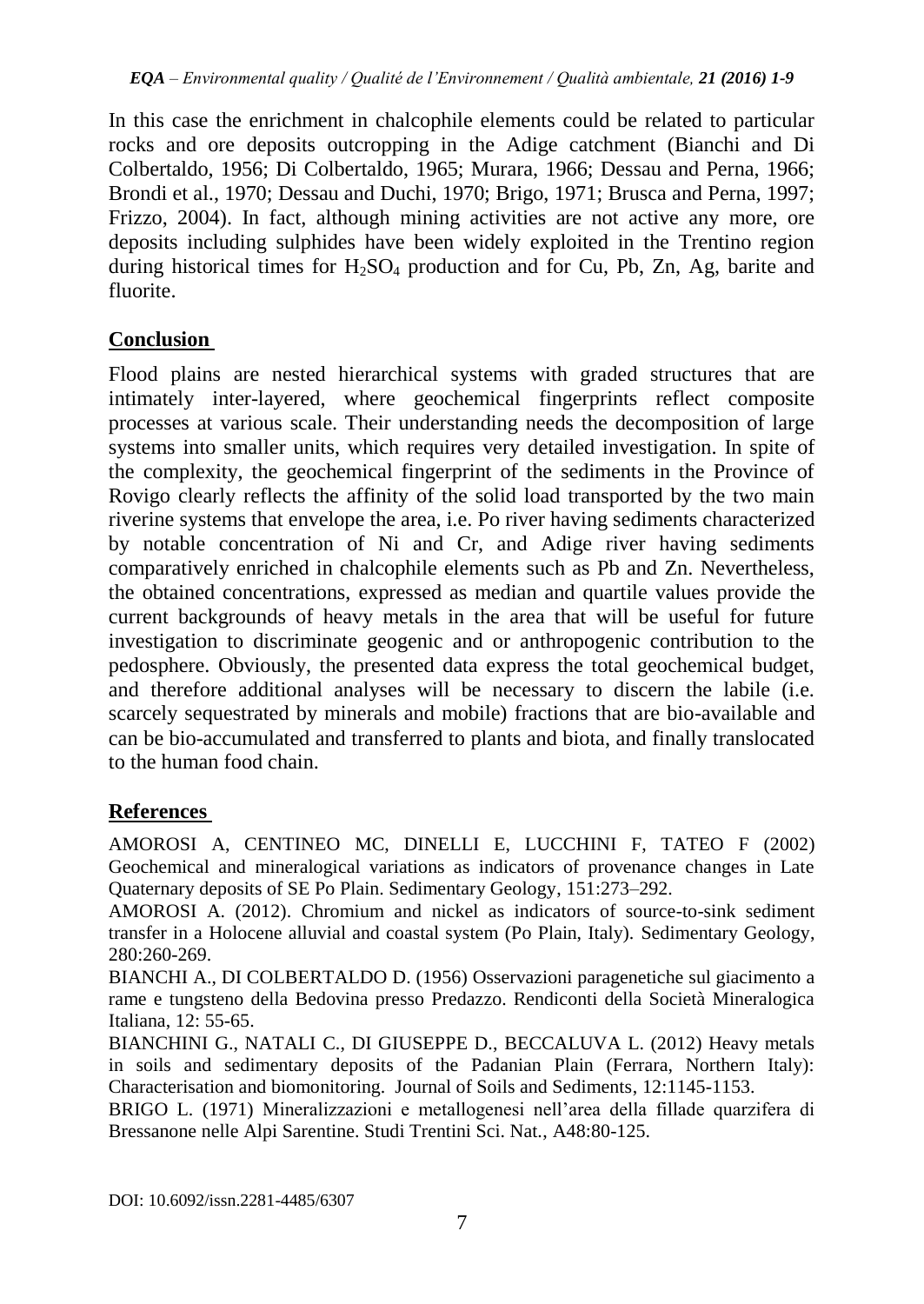BRONDI A., POLIZZANO C., ANSELMI B., BENVEGNÙ F. (1970) Rinvenimento di una mineralizzazione a galena nelle arenarie permiane di Nalles (Bolzano). L'industria mineraria nel Trentino-Alto Adige. Economia Trentina 3:171-182.

BRUSCA C., PERNA G. (1997) Inquadramento e genesi dei giacimenti di galena argentifera del monte Calisio (Trento). In "Il monte Calisio e l'argento nelle Alpi dall'antichità al XVIII secolo". Atti del convegno europeo, 12-14 ottobre 1995, L. Brigo & M. Tizzoni eds., Comuni di Civezzano e Fornace, Trento, 19-30.

DESSAU G., PERNA G. (1966) Le mineralizzazioni a galena e blenda nel Trentino-Alto Adige e loro contenuti in elementi accessori. In atti del "Symposium Internazionale sui Giacimenti Minerari delle Alpi", vol. 3, Regione Trentino-Alto Adige, Trento 587-687.

DESSAU G., DUCHI G. (1970) Mineralizzazioni a solfuri nelle vulcaniti di Montegiù (Trento). L'industria mineraria nel Trentino-Alto Adige. Economia Trentina, 3:115-123.

DI COLBERTALDO D. (1965) Il giacimento a fluorite, blenda e galena di Vignola in Valsugana (Trento) L'industria mineraria nel Trentino-Alto Adige. Economia Trentina, 2:135-154.

BIANCHINI G., DI GIUSEPPE D., NATALI C., BECCALUVA L. (2013) Ophiolite inheritance in the Po plain sediments: insights on heavy metals distribution and risk assessment. Ofioliti, 38:1-14.

DI GIUSEPPE D., BIANCHINI G., FACCINI B., COLTORTI M. (2014a) Combination of WDXRF analysis and multivariate statistic for alluvial soils classification: a case study from the Padanian Plain (Northern Italy). X-ray Spectrometry, 43, 165-174.

DI GIUSEPPE D., BIANCHINI G., VITTORI ANTISARI L., MARTUCCI A., NATALI C., BECCALUVA L. (2014b): Geochemical characterization and biomonitoring of reclaimed soils in the Po River Delta (Northern Italy): implications for the agricultural activities. Environmental Monitoring and Assessment, 186: 2925-2940.

FACCHINELLI A, SACCHI E, MALLEN L (2001) Multivariate statistical and GIS approach to identify heavy metal sources in soils. Environmental Pollution, 114: 313-324.

FRIZZO P. (2004) Il distretto metallifero dell'alta Valsugana. In "Le miniere del Mandola in Valsugana, P. Passardi & P. Zammateo eds, Monografie I del Museo Tridentino di Scienze Naturali, Trento, 131-155.

MURARA G. (1966) Le mineralizzazioni a solfuri misti nelle vulcaniti atesine, formazione andesitica , dell'alta val Fersina (trentino). In In atti del "Symposium Internazionale sui Giacimenti Minerari delle Alpi", vol. 2, Regione Trentino-Alto Adige, Trento 471-494.

SALEMI E, TESSARI U, COLOMBANI N, MASTROCICCO M (2010) Improved gravitational grain size separation method. Applied Clay Science, 48:612-614.

TRAILL R.J., LACHANCE G.R. (1966) Practical solution to the matrix problem in X-ray analysis. Part II. Application to a multicomponent alloy system. Canadian Journal of Spectroscopy, 11:63-71.

UNGARO F, RAGAZZI F, CAPPELIN R, GIANDON P (2008) Arsenic concentration in the soils of the Brenta Plain (Northern Italy): Mapping the probability of exceeding contamination thresholds. Journal of Geochemical Exploration, 96:117–131.

VITTORI ANTISARI L., BIANCHINI G., DINELLI E., FALSONE G., GARDINI A., SIMONI A., TASSINARI R., VIANELLO G. (2014) Critical evaluation of an intercalibration project focused on the definition of new multi-element soil reference materials (AMS-MO1 AND AMS-ML1). EQA-J. Environ. Qual., 15:41-64.